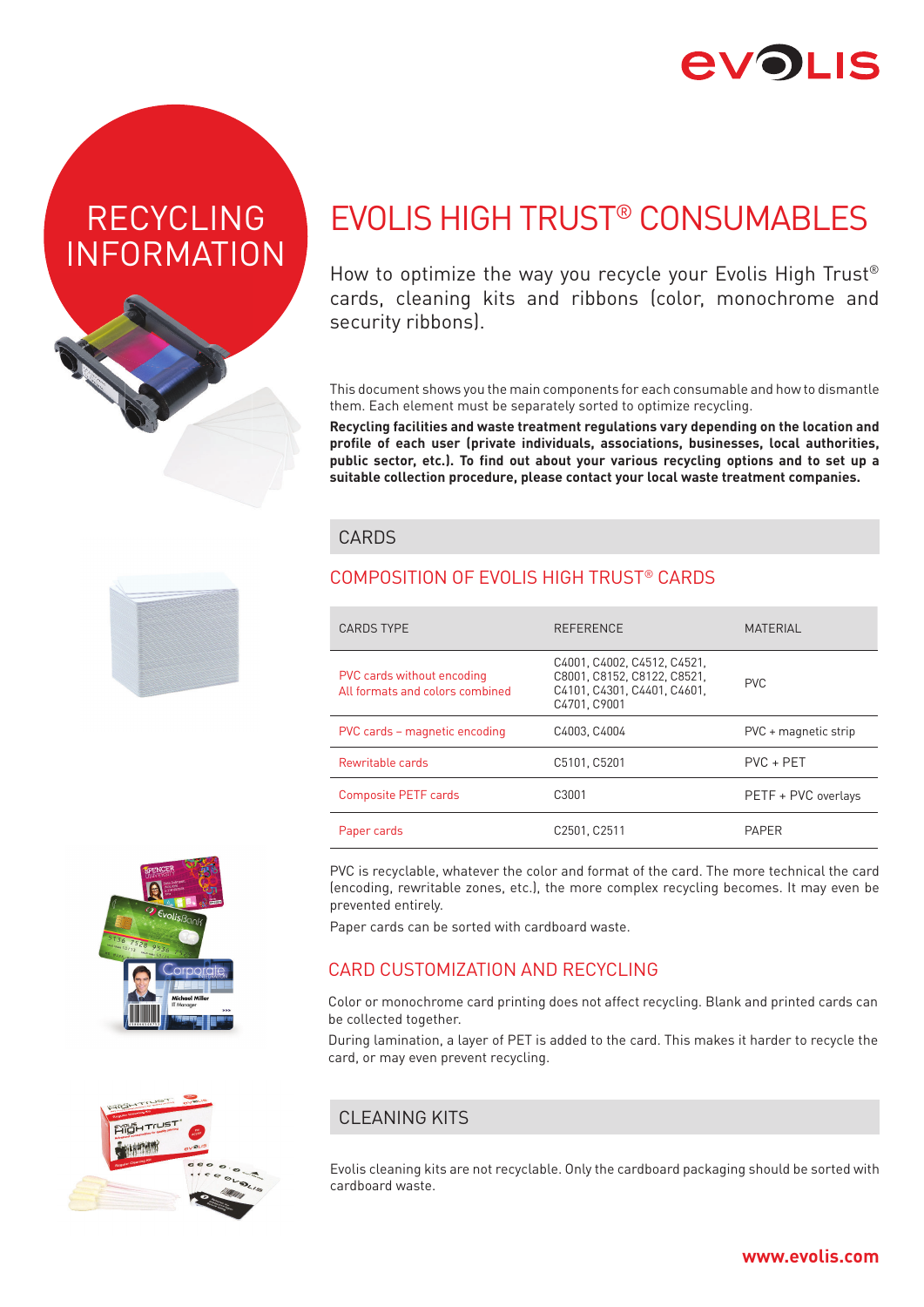

### COLOR, MONOCHROME AND SECURITY RIBBONS

Ribbons themselves are not recyclable because of their chemical properties. But some components of the consumable can still be recycled. In order to optimize how each element is recycled, you will need to remove the ribbon, the labels, and the chip (for the references concerned).

#### **European WEEE legislation**



From August 2018, every ribbon and activation key containing a RFID chip are considered as a waste of electrical and electronic equipment (WEEE) in accordance with **European directive 2012/19**.

Application of this symbol on your equipment is confirmation that you must dispose of this equipment in compliance with agreed national procedures.

## RIBBON CARTRIDGE – ZENIUS/PRIMACY RANGE



How to dismantle a Zenius/Primacy cartridge and to remove the chip

#### **Composition and material:**

| COMPONENT        | MATFRIAL               | RECYCLING INFORMATION                                  |
|------------------|------------------------|--------------------------------------------------------|
| <b>RIBBON</b>    | Inked PFT + label      | non-recyclable                                         |
| CORES*           | Recycled PET           | can be recycled at a suitable facility (without label) |
| <b>CARTRIDGE</b> | Regenerated PS + label | can be recycled at a suitable facility (without label) |
| <b>RFID CHIP</b> |                        | has to be recycled as a WEEE**                         |
| <b>BLISTER</b>   | Recycled APET + label  | can be recycled with transparent PET packaging         |

\*To limit the environmental footprint, the ribbon cores will gradually transit to 100% recycled PET from January 1, 2018.

The new generation cores have the >PET< mark. The older generation ribbon cores were made of POM.

\*\* WEEE European Directive 2012/19



Primacy, Primacy Lamination, Edikio Flex, Edikio Duplex, Elypso, KC200, KC200B, Issengo, Privelio, Privelio XT, Altess

**Reference types** (non-exhaustive list) : R5F008xxx, R5H004NAA, RCT023NAA, RCT015NAA, R2F010NAA, etc.



### **www.evolis.com**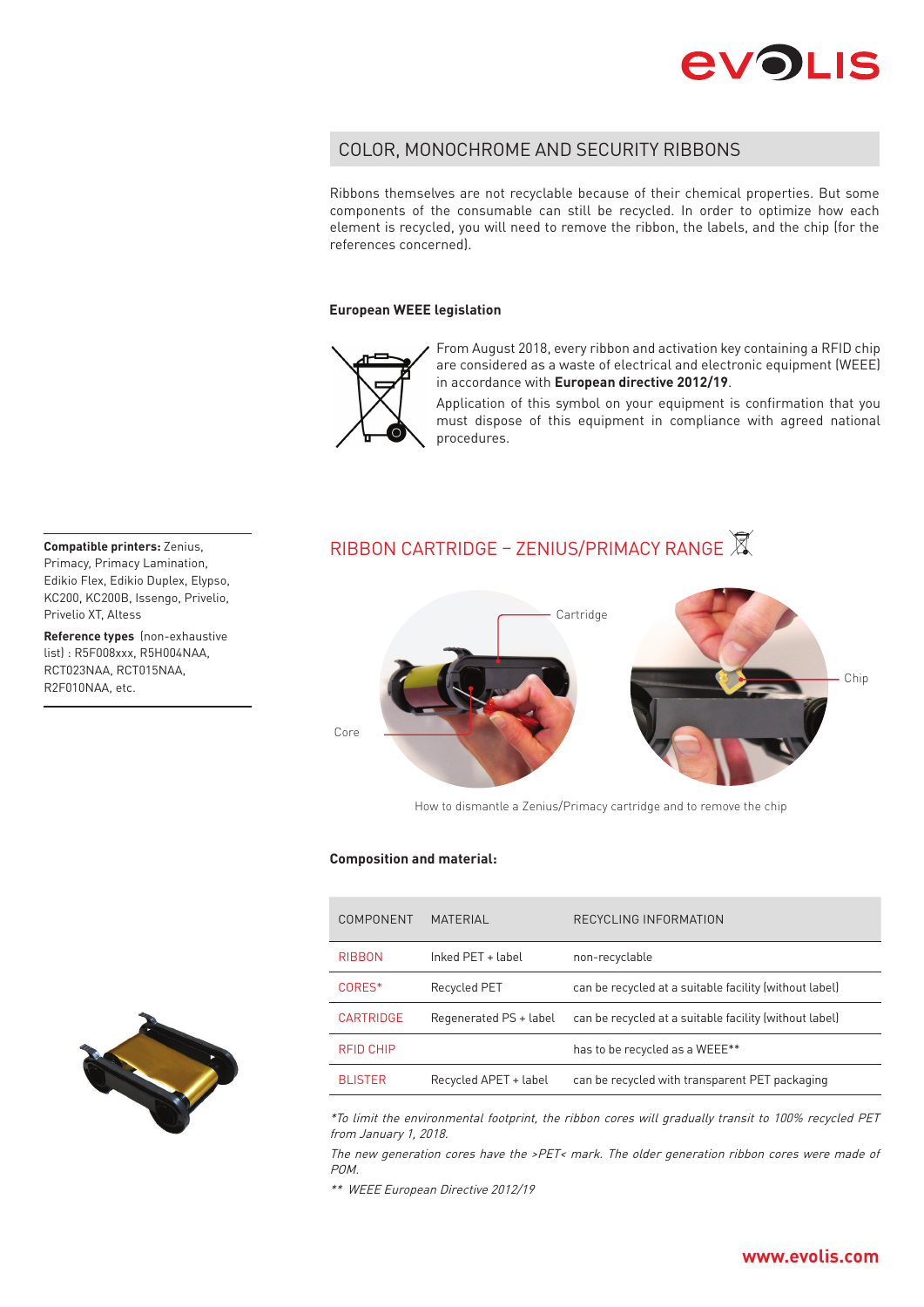# **EVOLIS**

Badgy200, Apteo, Edikio Access

**Reference types** (non-exhaustive list) : CBGR0100C, CBGR0500K, RCT025NAA

# **Compatible printers:** Badgy100, RIBBON CARTRIDGE – BADGY 100/200 RANGE X



How to dismantle a Badgy cartridge and to remove the chip

### **Composition and material:**

| COMPONENT        | <b>MATERIAL</b>        | RECYCLING INFORMATION                                  |
|------------------|------------------------|--------------------------------------------------------|
| <b>RIBBON</b>    | Inked PET + label      | non-recyclable                                         |
| CORES*           | Recycled PET           | can be recycled at a suitable facility (without label) |
| <b>CARTRIDGE</b> | Regenerated PS + label | can be recycled at a suitable facility (without label) |
| <b>RFID CHIP</b> |                        | has to be recycled as a WEEE**                         |
| <b>BLISTER</b>   | Recycled APET + label  | can be recycled with transparent PET packaging         |
| <b>NOTICE</b>    | Cardboard              | can be recycled with cardboard packaging               |

\*To limit the environmental footprint, the ribbon cores will gradually transit to 100% recycled PET from January 1, 2018.

The new generation ribbon cores have the >PET< mark. The older generation ribbon cores were made of POM.

\*\* WEEE European Directive 2012/19

# RIBBON – LAMINATION RANGE 风

### **Composition and material:**

| COMPONENT              | <b>MATFRIAL</b>   | RECYCLING INFORMATION                                  |
|------------------------|-------------------|--------------------------------------------------------|
| <b>RIBBON</b>          | Inked PET + label | non-recyclable                                         |
| CORFS                  | $POM + PS$        | can be recycled at a suitable facility (without label) |
| CHIP<br><b>SUPPORT</b> | PS                | can be recycled at a suitable facility                 |
| <b>REID CHIP</b>       |                   | has to be recycled as a WEEE*                          |
| <b>BLISTER</b>         | Recycled APET     | can be recycled with transparent PET packaging         |

\*WEEE European Directive 2012/19

How to remove the chip from the support



#### **Compatible printer:** Primacy Lamination, Avansia Lamination

**Reference types** (non-exhaustive list) : LPS028NAA, LPS029NAA, LPS030NAA, LPS032NAA, LPA047NAA, LPA048NAA, etc.